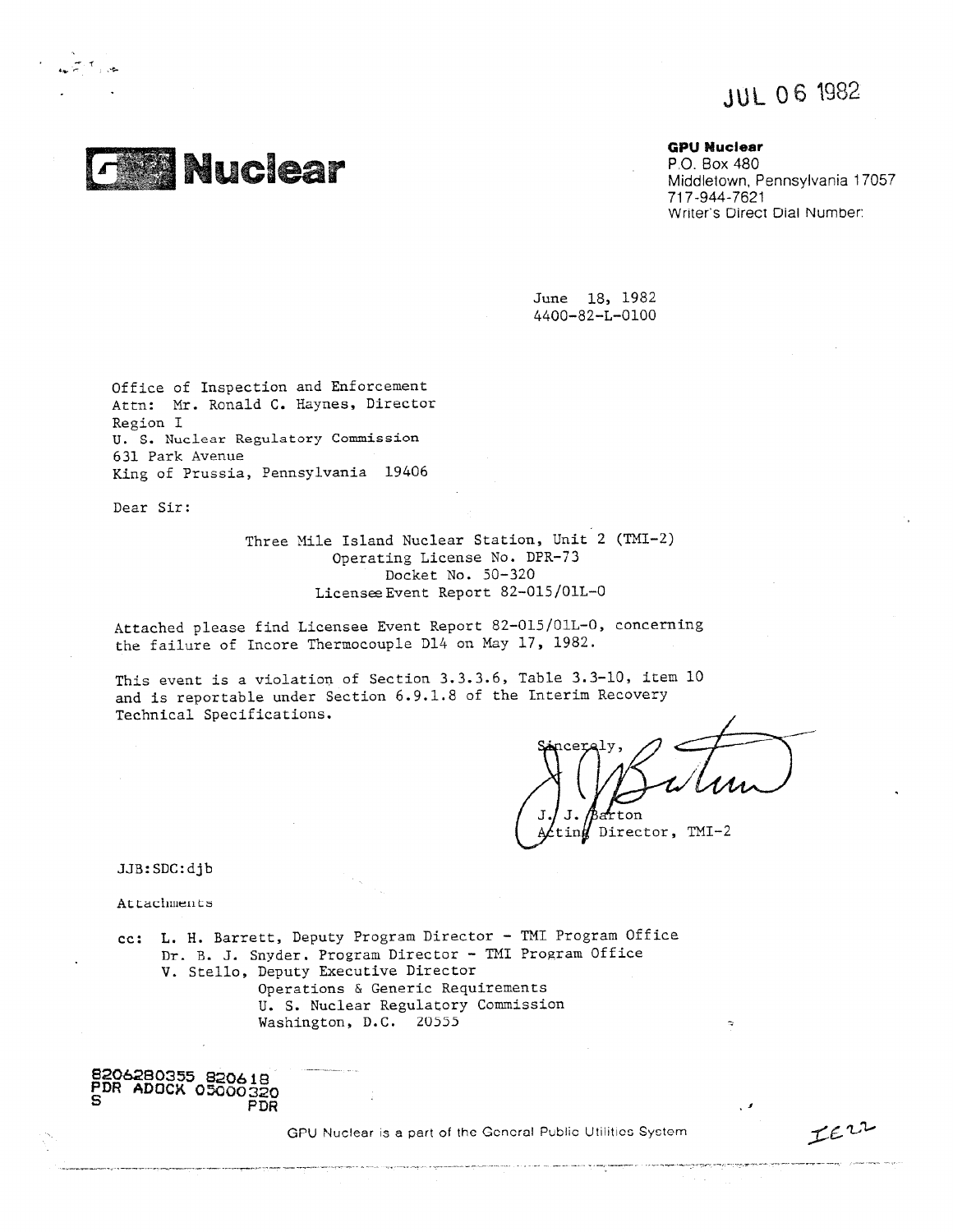**RC FORM 360 U. S. NUCLEAR REGULATORY COMMISSION**  $-771$ Attachment 1 **LICENSEE EVENT REPORT** 4400-82-L-0100 CONTROL BLOCK:  $\mathsf{J}(\cdot)$ (PLEASE PRINT OR TYPE ALL REQUIRED INFORMATION)  $(2)$  $0$  $|A|T|M$  $\mathbf{I}$ -0 I  $\perp$  $\mathbf{1}$ LICENSE NUMBER LICENSEE CODE :ON'T REPORT 5 0 0 0 1 3 2 0 0 5 1 7 8 2 0 0 6 1 8 1 8  $0 \mid 1$  $|L|$  $\sqrt{6}$ **SOURCE** DOCKET NUMBER 61 EVENT DESCRIPTION AND PROBABLE CONSEQUENCES (10) | Incore Thermocouple D14 began to exhibit erratic behavior, therefore, in accordance  $0$ <sup> $2$ </sup> with Technical Specifications 3.3.3.6, Table 3.3-10, item 10, this report is submitted.  $013$ (LER's 80-13, 80-41, 80-53, 81-05, and 81-13 concern thermocouple failures also. This  $0\sqrt{4}$ event had no adverse effects on the plant, its operation, or the health and safety of  $0 \mid 5$ the public. गा  $\frac{1}{2}$ ā٥ SYSTEM<br>CODE CAUSE<br>CODE CAUSE<br>SUBCODE COMP.<br>SUBCODE VALVE<br>SUBCODE **COMPONENT CODE**  $x(3)$  $X \mid X$  $(11)$ | E (12)  $|I|$ N s |  $T$  $R[U](14)$  $E \mid (15)$  $|Z|(16)$ 9 17  $\overline{12}$ าลิ  $\overline{19}$ **OCCURRENCE SEQUENTIAL** REPORT **REVISION** EVENT YEAR REPORT NO. CODE TYPE NO. ER/RO  $(17)$ REPORT  $8<sub>1</sub>$  $2<sub>1</sub>$  $0|1|$  $\vert$  5  $0|1$ IL.  $\vert 0 \vert$ **NUMBER**  $\overline{2R}$ 30 ক  $\overline{3}\overline{2}$ ACTION FUTURE<br>TAKEN ACTION EFFECT<br>ON PLANT SHUTDOWN<br>METHOD ATTACHMENT<br>SUBMITTED NPRD-4<br>FORM SUB. PRIME COMP. **COMPONENT**  $\begin{matrix} 1 & 0 & 0 \\ 0 & 1 & 0 \end{matrix}$ **SUPPLIER MANUFACTURER**  $\mathbb{Y}(\widehat{\mathbb{C}})$  $(18)$  $2(9)$  $Z \mid (2)$  $01010$ Ñ Z  $\int (20)$  $\lfloor N \rfloor$   $(24)$  $\circ$  $B|1|5|$  $5(26)$ 37 CAUSE DESCRIPTION AND CORRECTIVE ACTIONS (27) The reason for the failure of Thermocouple D14 is not known and may not be possible  $\Box$ to determine given the condition of the Unit 2 core relative to incore instrumentation  $\Box$ No corrective actions are appropriate relative to thermocouple failure. We are  $1\sqrt{2}$ monitoring the situation to determine if any trend is becoming apparent and whether  $1 \, 3$ such a trend would have a safety impact in the long term.  $\sqrt{114}$ s 9 80 METHOD OF<br>DISCOVERY **FACILITY**<br>STATUS OTHER STATUS (30) **% POWER** DISCOVERY DESCRIPTION (32) 0 0 0 29 Recovery mode  $\mathbf{\Gamma}^{(28)}$  $5^{\circ}$ 1 O I I B  $(31)$  Operator review of thermocouple data  $\overline{12}$ 9 10<br>ACTIVITY CONTENT 13 80 AMOUNT OF ACTIVITY (35) LOCATION OF RELEASE (36) OF RELEASE RELEASED  $20320$  $6<sup>1</sup>$  $N/A$  $N/A$ ΖĘ  $10$  $RO$ PERSONNEL EXPOSURES DESCRIPTION<sup>(39)</sup> **NUMBER** TYPE  $(37) 2$  $\overline{7}$  $\Omega$  $0<sub>10</sub>$  $(38)$  $\mathbf{1}$  $N/A$ Ä PERSONNEL INJURIES  $\overline{30}$ DESCRIPTION(41) NUMBER  $\overline{B}$  $\begin{bmatrix} 0 & 0 \end{bmatrix}$   $\begin{bmatrix} 0 & 0 \end{bmatrix}$  $N/A$  $\overline{9}$  $11$  $\overline{80}$ LOSS OF OR DAMAGE TO FACILITY (43) TYPE DESCRIPTION  $1 \mid 9 \mid$  $\begin{bmatrix} 2 & 42 \end{bmatrix}$  $N/A$  $\overline{10}$ 8206280367 820618 RO. **PUBLICITY DESCRIPTION** (45) NRC USE ONLY PDR ADOCK -05000320 issuen  $\mathbb{N}$   $(44)$ S PDR  $917 - 92$  $\mathbf{C}$  $10$  $68$ κö яõ PHONE: (717) 948-8461 NAME OF PREPARER Steven D. Chaplin od i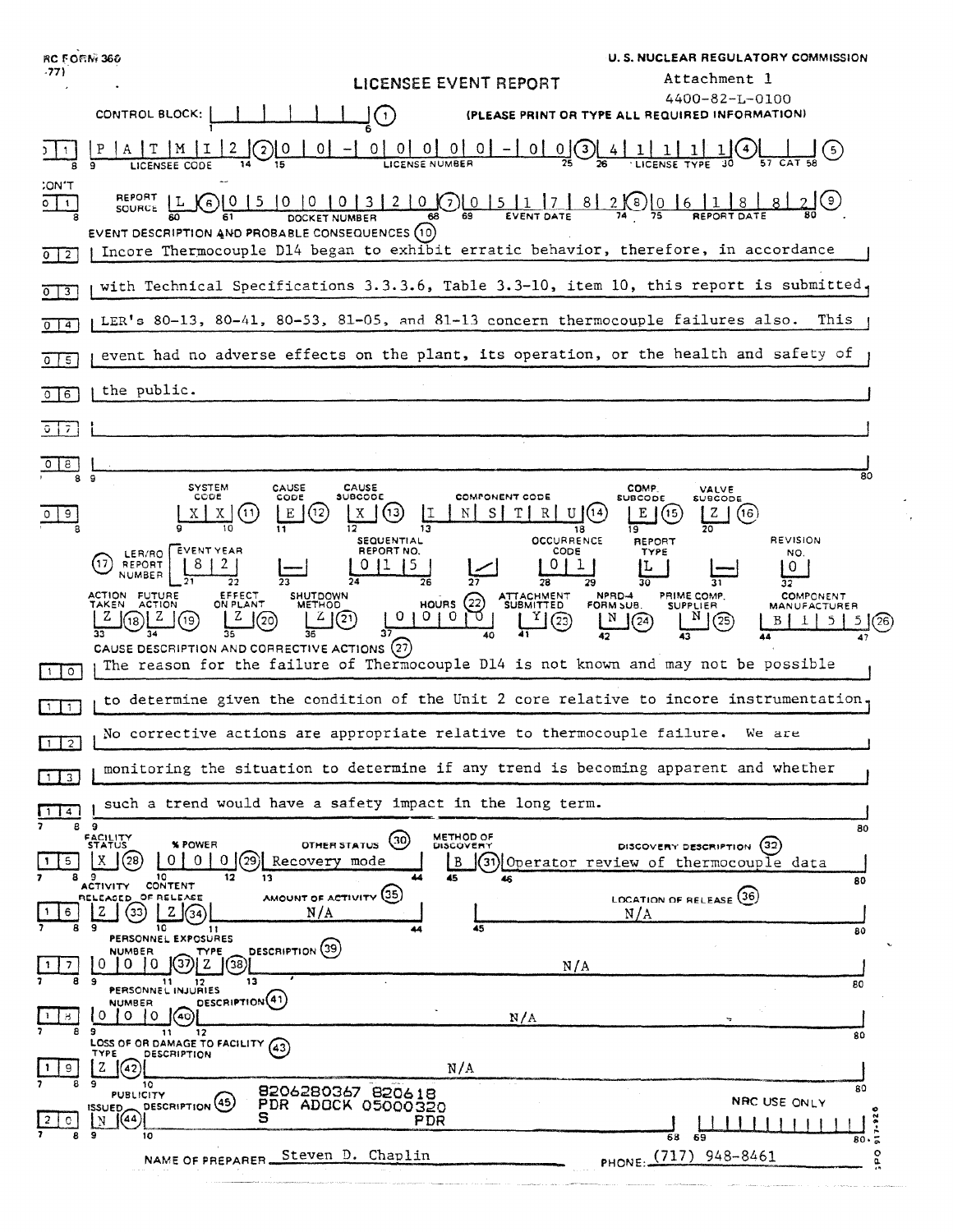# LICENSEE EVENT REPORT NARRATIVE REPORT  $TMI-2$ LER 82-015/01L-0 EVENT DATE - May 17, 1982

### I. EXPLANATION OF OCCURRENCE

Incore Thermocouple D14 began to exhibit erratic behavior; therefore, in accordance with Technical Specification 3.3.3.6, Table 3.3.10, Item 10, this report is being submitted.

To date, seven (7) LER's, including this one, concern thermocouple failures, the others are LER 80-13, LER 80-41, 80-50, 80-53, 81- 05, and 81-13. This LER reports the first thermocouple failure since May 8, 1981.

There are now twelve (12) of the fifty-two (52) incore thermocouples reported as being out of service (D-14, E-11, G-5, H-9, K-12, L-6,  $L-11$ ,  $L-13$ ,  $M-9$ ,  $N-8$ ,  $N-9$ , and  $0-12$ ). However, five (5) of these thermocouples (excluding E-11, G-5, H-9, K-12, L-6, L-11 and L-13) presently appear to be functioning properly and are being used to help monitor incore condition as long as they are functioning correctly.

## II. CAUSES OF THE OCCURRENCE

The precise reason for the failure/erratic behavior of Incore Thermocouple D14 is not known and may not be possible to determine given the condition of the Unit 2 core relative to incore instrumentation.

# III. CIRCUMSTANCES SURROUNDING THE OCCURRENCE

At the time of the occurrence, the Unit 2 facility was in a long-term, cold shutdown state. The reactor decay heat was being removed via loss to ambient. Throughout the event there was no effect on the Reactor Coolant System or the core.

## IV. CORRECTIVE ACTIONS TAKEN OR TO BE TAKEN

#### IMMEDIATE

Incore Thermocouple D14 was checked to ensure that the problem is not in any component that is accessible for repairs.

No other immediate action is considered applicable.